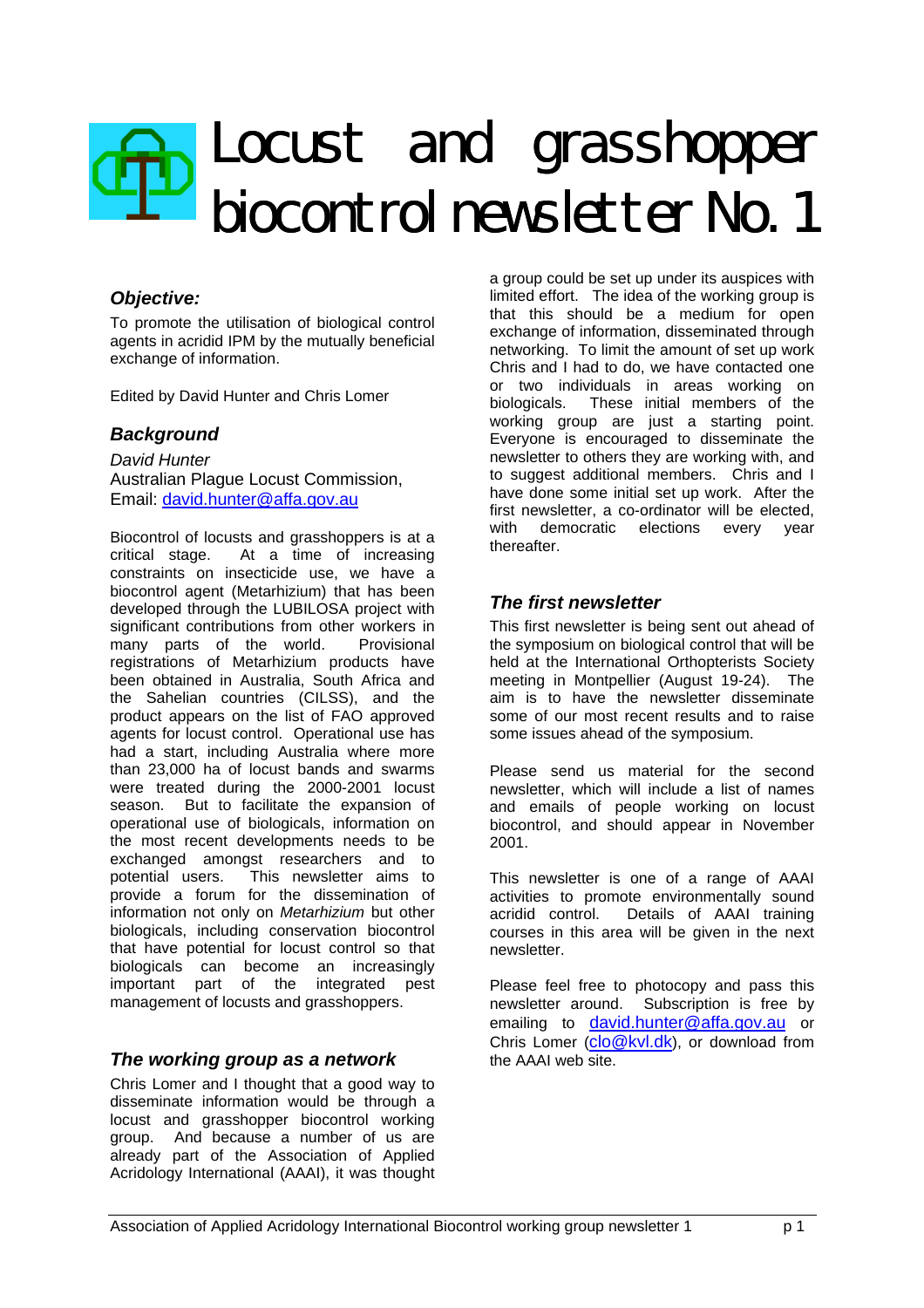## *Montpellier papers:*

#### **What is the place of biological control in acridid integrated pest management?**

#### *Chris Lomer,*

Royal Veterinary and Agricultural University (KVL), Institute for Ecology, Zoology Section, Thorvaldsensvej 40, 1871 Frederiksberg, Copenhagen, Denmark (Email: clo@kvl.dk)

Control of grasshoppers and locusts has traditionally relied on synthetic insecticides, and for emergency situations, this is unlikely to change. Most locust control operations in Africa are conducted in 'crisis mode', and are affected by military situations which leave little room for flexibility. Nevertheless, there is a growing awareness of the environmental impact of acridid control operations, and the demand for a biological product is strong.

A decade of research on the entomopathogenic fungus *Metarhizium anisopliae var. acridum* has led to some astonishing field results. Contrary to some of the more pessimistic scenarios envisaged at the outset of the development projects, trials in Niger and Australia have shown that the fungus can be formulated and applied under standard operating conditions, and that control is effective and long-lasting. Most importantly, the products are highly selective, safe to use, and we have not been able to detect any sideeffects. This means that the natural enemy fauna is preserved and may be contributing to control. Certainly, birds are unaffected by Metarhizium. Metarhizium, like many biopesticides, thus offers a way of controlling pest outbreaks, without upsetting natural enemy populations. Metarhizium is a 'good' IPM technology which should lead to stabilisation of pest populations.

We can see an emerging IPM framework, based on good detection and prediction, chemical pesticides for swarm control and real emergencies, and Metarhizium for outbreaks with no immediate risk of crop damage. With Metarhizium established as part of the IPM portfolio, there will be scope to explore further biocontrol options, such as the microsporidian Nosema locustae and the hymenopteran egg parasitoids Scelio spp.

**Symposium on biological control Wednesday August 22**

**at Orthopterists Society Meeting at Montpellier (19-22 August 2001)**

#### **BIOLOGICAL CONTROL AND ITS ENVIRONMENTAL CREDENTIALS** Moderators:

Chris Lomer, Royal Veterinary and Agricultural University, Copenhagen, Denmark

David Hunter, Australian Plague Locust Commission, Canberra, Australia

## **Concept:**

Biological control of locusts and grasshoppers using oil formulations of the fungus *Metarhizium anisopliae var. acridum* is being increasingly accepted world-wide as a viable and effective control option. As a biological agent, it does pose some operational challenges, in terms of its slow speed of kill and sensitivity to temperature extremes. However, its advantages in terms of extended field persistence, possibly due to recycling, and excellent safety record are leading to its uptake in some situations. The session will review progress in implementing biocontrol world-wide and explore some novel options, and revisit some underestimated biocontrol agents. For wider implementation, biocontrol needs a squeaky-clean safety record. We will examine current experimentation on environmental impact and safety and pinpoint areas of concern for future research. We will also focus on some of the current constraints to the wider implementation of acridid biocontrol.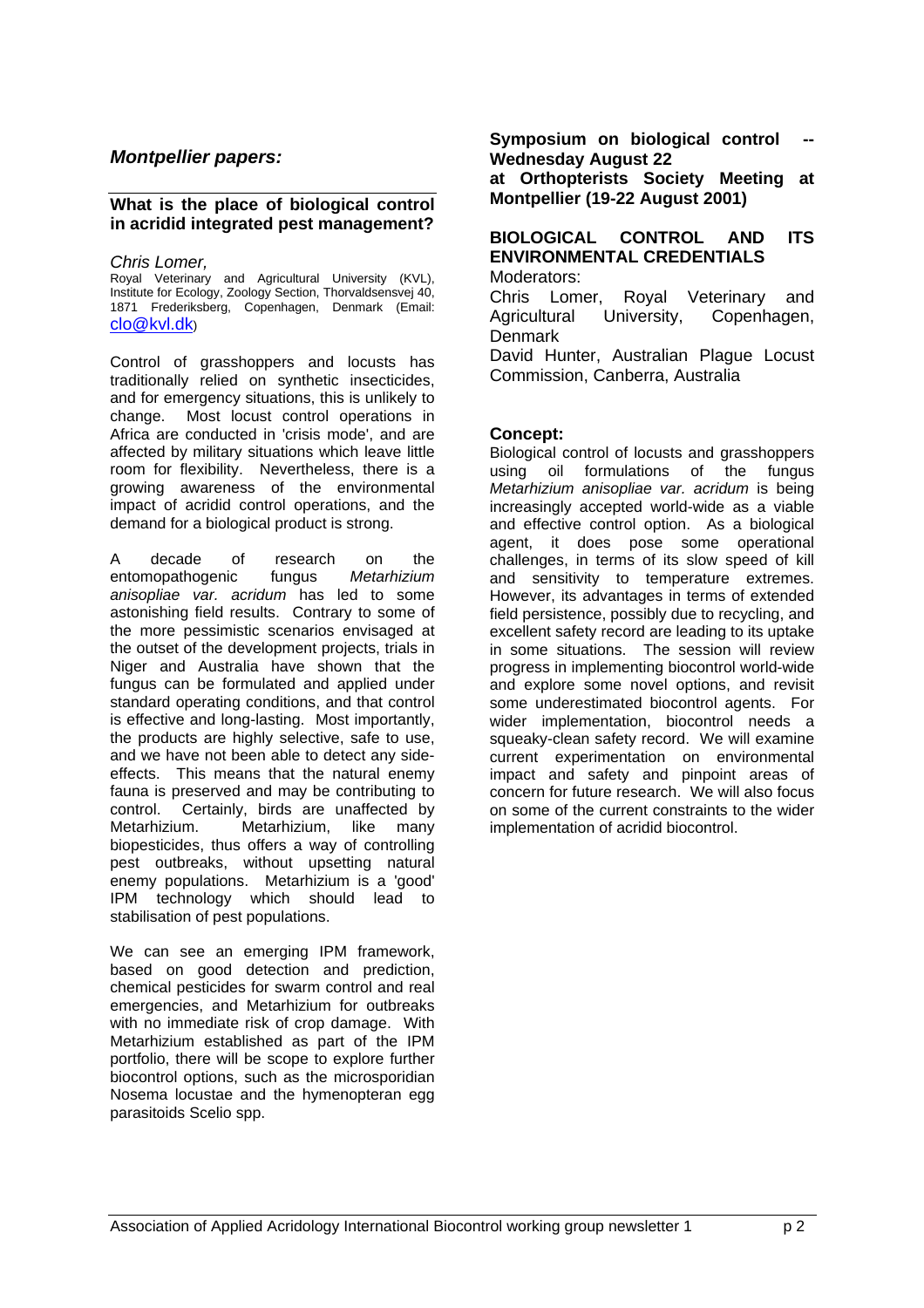# *Symposium Program: Wednesday August 22, 2001*

First half (25 minute talks with 5 minutes questions)

- 0830 **Jürgen Langewald**, Ralf Peveling and Ine Stolz. (International Institute of Tropical Agriculture, Benin; University of Basel, Switzerland) *Implementing biological control of grasshoppers in West Africa and evaluating environmental impact* 0900 **Dan Johnson,** Agriculture and Agri-Food Canada, Alberta, Canada *Safety and integration of mycoinsecticides with the activities of insect-eating birds* 0930 **Richard Milner** (CSIRO) and David Hunter (APLC)
	- *Recent developments with the use of fungi as biopesticides against locusts and grasshoppers in Australia*
- 1000-1015 Coffee break

Second half: Progress reviews in the implementation of biocontrol (12 minute talks with 3 minutes questions)

| 1015      | Ludivina Barrientos, Technological Institute of Higher<br>Education,<br>Tamaulipas, México |  |  |  |
|-----------|--------------------------------------------------------------------------------------------|--|--|--|
|           | Advances in Biological Control of locusts and grasshoppers in México                       |  |  |  |
| 1030      | Graeme Hamilton, APLC, Australia                                                           |  |  |  |
|           | Biocontrol place in acridid IPM in Australia                                               |  |  |  |
| 1045      | James Everts, Alpha Diallo, Abdoulaye Danfa and Wim Mullié, LOCUSTOX,                      |  |  |  |
|           | Senegal                                                                                    |  |  |  |
|           | New ecotoxicity data on Green Muscle                                                       |  |  |  |
| 1100      | Candido Santiago-Alvarez, University of Cordoba                                            |  |  |  |
|           | A short overview of locust biocontrol in Spain                                             |  |  |  |
| 1115      | Carlos Lange, CEPAVE, Argentina                                                            |  |  |  |
|           | Twenty years after the introduction of Nosema locustae in Argentina: an<br>update          |  |  |  |
| 1130      | Bonifacio Magalhães (Embrapa, Brazil) and Michel LeCoq, (PRIFAS-CIRAD,<br>France)          |  |  |  |
|           | Development of a mycopesticide for locust control in Brazil                                |  |  |  |
|           |                                                                                            |  |  |  |
| 1145-1215 | Summary and introduction to panel discussion C. Lomer                                      |  |  |  |
|           | Panel discussion (led by J. Lockwood, J. Everts and C. Lomer)                              |  |  |  |

Points for action, areas for further research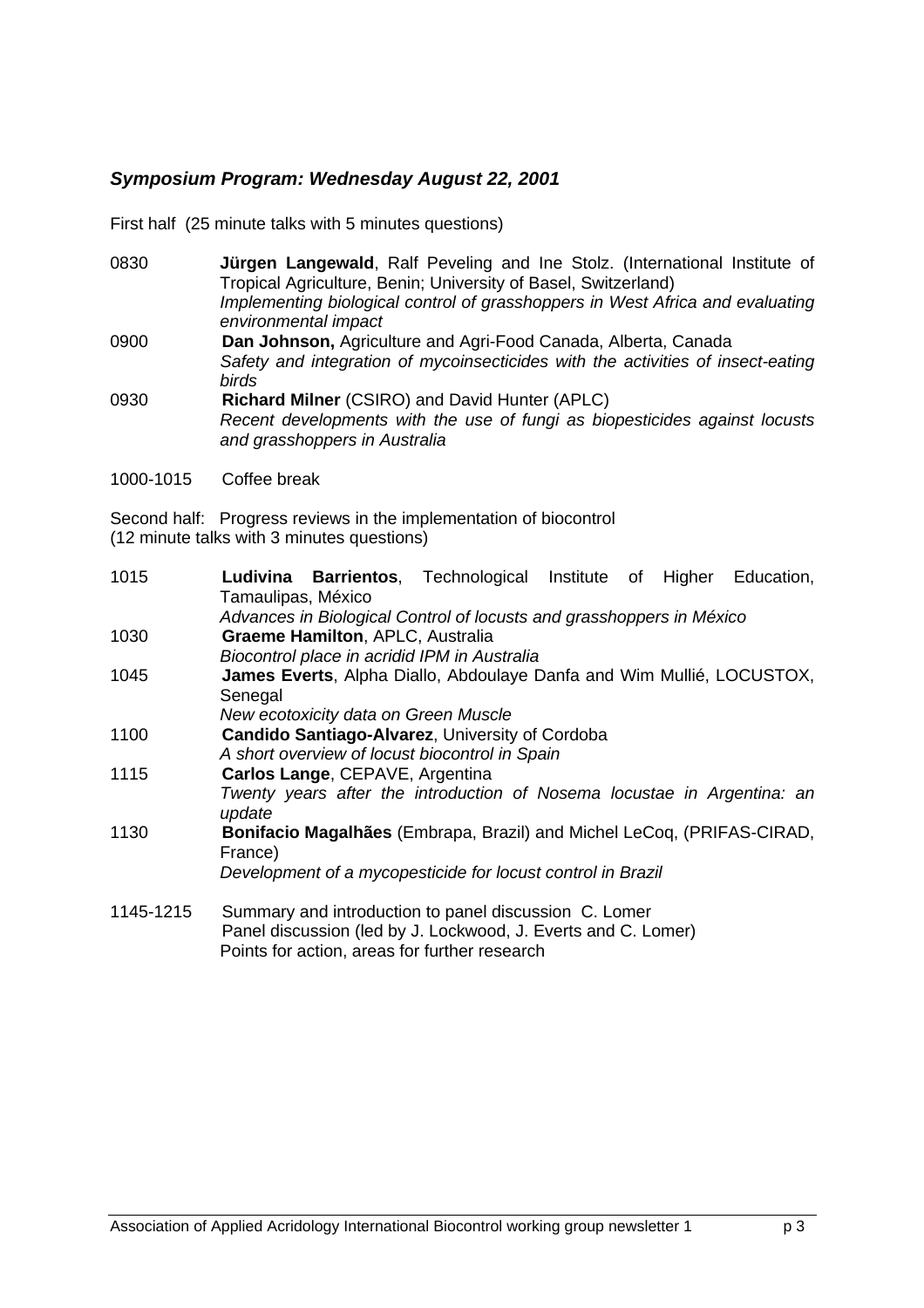**Large-scale environmental impact of biological control and the future of grasshopper control in the Sahel**

*J. Langewald<sup>1</sup> , R. Peveling<sup>2</sup> & I. Stolz<sup>2</sup>*

<sup>2</sup> Institute for Environmental Sciences, NLU-Biogeography, University of

Basel, St. Johanns-Vorstadt 10, 4056 Basel, Switzerland

After many years of research and large scale field testing, isolates of the fungus *Metarhizium anisopliae* are now commercialised as the most effective biocontrols for grasshoppers and locusts available. In the context of the development of Green Muscle, most of the early large scale field testing was carried out in the Sahel and particularly in Niger. As a part of field testing, the ecotoxicological impact of the novel product was compared with standard synthetic insecticides. The results show that Green Muscle had no negative impact on nontarget Hymenoptera and on soil dwelling non target arthropods. However, concerning Hymenoptera the studies also revealed the limits of field testing, even at a scale of 800ha plots, where data variability becomes a problem. With the limitations of ecotoxicological studies in mind, developing future grasshopper control strategies should be designed in a way, that even potential environmental hazards are avoided. Not only direct environmental impact needs to be studied, but also impact of food depletion on important grasshopper natural enemies or rare species. Particularly in the Sahel, where authorities are still following curative control strategies, and where the average annual area sprayed may be the largest world-wide, better control strategies are needed.

# **New Ecotoxicity data on Green Muscle** *James Everts<sup>1</sup> , Abdoulaye Danfa<sup>2</sup> , Apha*

*O. Diallo<sup>2</sup> and Wim C. Mullié<sup>1</sup>*

1Food and Agriculture Organisation of the United Nations, Project GCP/SEN/053/ NET, POBox 3300, Dakar, Senegal 2Fondation CERES/Locustox, PO Box 3300 Dakar, Senegal

In general, biopesticides represent a lower environmental risk than synthetic compounds. However, their non-target toxicity, even when low, should be well known, in order to enhance the selectivity of applications to a technical maximum. All insecticides used

against locusts that are evaluated by the Pesticide Referee Group of FAO, are submitted to tests with non-target species from the target habitat and field tests. In the present study first tier challenge tests were carried out with Green Muscle®, (active ingredient: acridid pathogen *Metarhizium (flavoviride) anisopliae var. acridum*) on five non-target organisms: a fish (*Oreochromis niloticus*), an aquatic hemipteran (*Anisops sardeus*), two terrestrial coleopteran natural enemies of locusts<br>(Pimelia senegalensis and Trachyderma (*Pimelia senegalensis* and *hispida*), a parasitic hymenopteran (*Bracon hebetor*) and a termite (*Psammotermes hybostoma*). The tests were carried out according to Standard Operation Procedures for synthetic chemicals adapted for testing with pathogens, with the exception of *P. hybostoma*. The latter species was tested in a controlled field set-up. Results indicated that at extreme exposure Green Muscle<sup>®</sup> may be infective for *O. niloticus* and *A. sardeus*. The hemipterans are, irrespective of the dose, affected by the solvent (a mixture of mineral and organic oil) which partly covers the water surface, hampering breathing. In a field test, environmental factors (especially wind) appeared to attenuate this effect. *P. senegalensis* and *T. hispida* proved insensitive to direct exposure. *B. hebetor* was infected both through direct exposure as well as exposed as a larva in a host (*Ephesthia kuehniella*). The semi-field test with *P. hybostoma* indicated that the termites may be sensitive to the pathogen.

## *EUROPE*

## **Biological control of locusts and grasshoppers in southern Europe**

C*ándido Santiago-Alvarez, Pablo Valverde-García and Enrique Quesada-Moraga*

Departamento de Ciencias y Recursos Agrícolas y Forestales, ETSIAM, Universidad de Córdoba, Córdoba, Spain

*Matt Thomas & Simon Blanford,* NERC Centre for Population Biology and CABI Bioscience, Silwood Park, Ascot, Berks., UK.

*Javier Celma and José Luis Collar*, Aragonesas Agro SA, Paseo de Recoletos 27, 28004 Madrid, Spain.

Locusts and grasshoppers are key pests in several parts of Europe and the neighbouring regions. The Moroccan locust, *Dociostaurus*

<sup>&</sup>lt;sup>1</sup> International Institute of Tropical Agriculture, Plant Health Management Division, 08 B.P. 0932 Tri Postal, Cotonou, Republic of Benin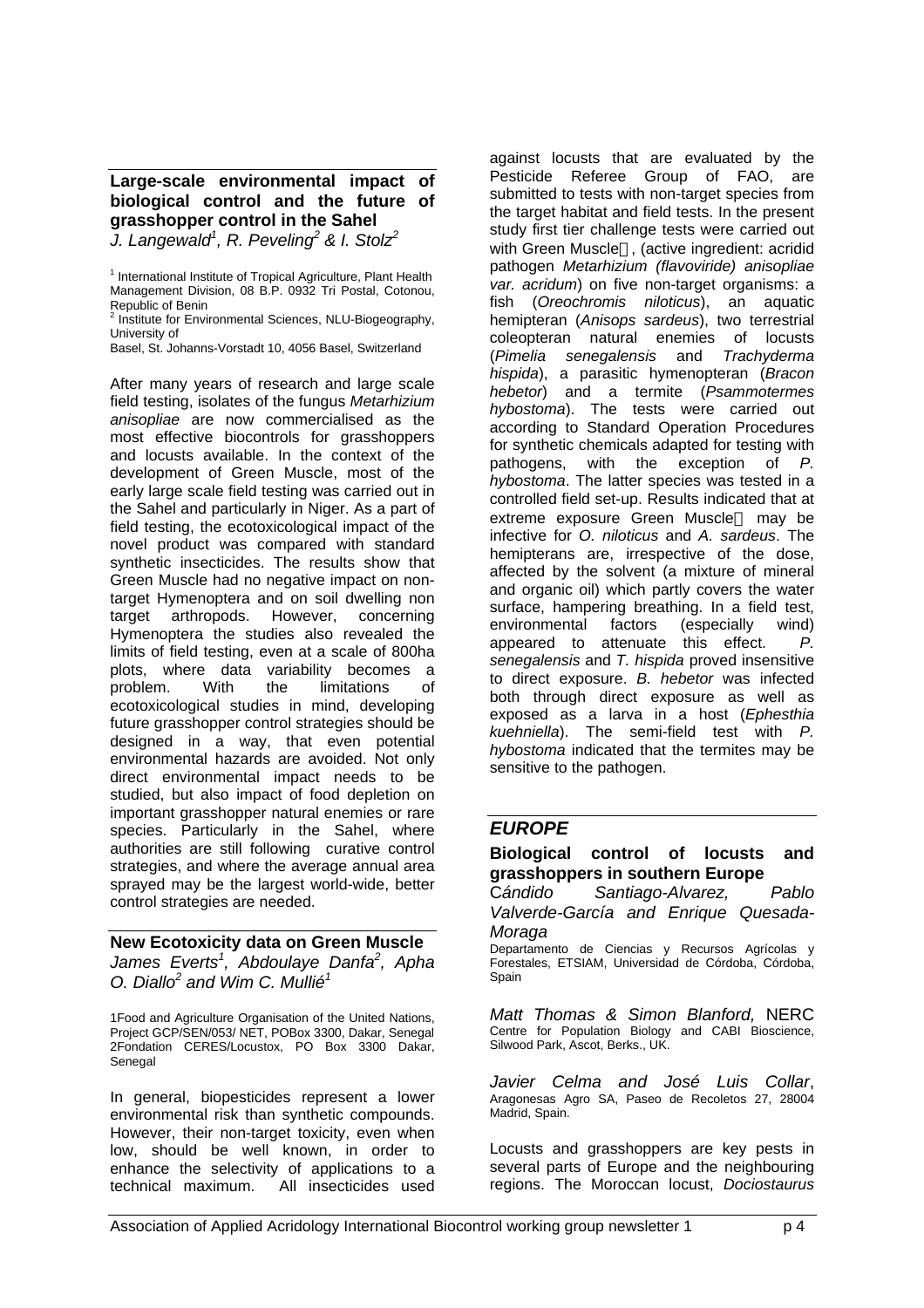*maroccanus*, has been recorded as an important pest of pasture and crops in Spain for several centuries. Outbreaks also occur in other Mediterranean areas such as southern Italy, Crete, Sardinia, Morocco, Algeria and Turkey, as well as parts of eastern Europe and the former Soviet Union.

Chemical insecticides have to-date provided the only means for ensuring wide-scale control of locust and grasshopper outbreaks. The widespread use of such chemicals and their associated detrimental effects on the environment, combined with the hazard they represent to users and livestock, remains a major drawback to continued reliance on their use.

In light of this, in early 2000 a collaborative European research project entitled, 'Protecting Biodiversity through the Development of Environmentally Sustainable Locust and Grasshopper Control' (ESLOCO), was initiated. Its aim is to reduce the environmental impact of locust and grasshopper control operations through the development of a new environmentally sustainable strategy, based on the use of *Metarhizium anisopliae* var. *acridum*. Here we report on the first field trials conducted in Spain as part of the ESLOCO project. The results demonstrate that *M. anisopliae* var. *acridum* is highly infective to both Moroccan locust and Italian grasshopper, the two most important acridid pests in the region.

## *SOUTH AMERICA*

#### **The use of** *Metarhizium anisopliae var. acridum* **against the grasshopper** *Rhammatocerus schistocercoides* **in Brazil**

*B.P. Magalhães<sup>1</sup> , M. Lecoq<sup>2</sup> , M.R. de Faria<sup>1</sup> , F.G.V. Schmidt<sup>1</sup> , J.B.T. Silva<sup>1</sup> , G. Balança<sup>2</sup> , ª Fourcart<sup>2</sup>*

<sup>1</sup>Embrapa Genetic Resources and Biotechnology, P.O. Box 2372, Brasília, DF, Brazil, CEP 70849-970; <sup>2</sup>CIRAD (Prifas), B.P. 5035, 34032 Montpellier Cedex 1, France

The control of grasshoppers in Brazil has been based exclusively on chemical insecticides (fenitrothion and malathion). However, as these products are known to be harmful to the environment, their massive use has caused concerns. To face the pressure against the use of chemical insecticides to control grasshoppers, the development of alternative methods became imperative. Some species of

entomopathogenic fungi can supplement or even replace chemical insecticides in the control of grasshoppers. An integrated research project was initiated in Brazil in 1993 at Embrapa (Brazilian Agricultural Research Corporation) Genetic Resources and Biotechnology with the specific objective of developing bioinsecticides based on entomopathogenic micro-organisms, specially fungi, to control grasshoppers. Our activities were centred in surveys, characterisation, production, formulation, and field evaluation. Emphasis has been given to develop the fungus *Metarhizium anisopliae* var. *acridum*, the most promising candidate as biocontrol agent against grasshoppers. It has been demonstrated that this pathogen can be used efficiently in the control of *R. schistocercoides* in Brazil. We are now verifying its effects on non-target organisms including other Orthoptera, Diptera and Hymenoptera.

## **Twenty years after the introduction of** *Nosema locustae* **for grasshopper control in Argentina: an update.**

*Carlos E. Lange,* Centro de Estudios Parasitológicos y de Vectores (CEPAVE), CIC – CONICET – La Plata National University, Calle 2 # 584, (1900) La Plata, Argentina. E-mail: Lange@mail.retina.ar

*Nosema locustae* is a spore-forming pathogen (Microspora) of the adipose tissue of orthopterans that was selected and developed in the USA as a microbial control agent of grasshoppers. When its development was well advanced but as early as two years before its registration in the USA (1980), a series of introductions into grasshopper communities began in Argentina that extended from 1978 to 1982. These applications were the first use of the pathogen outside of North America, and although considered experimental at the time, they were actually of a rather large-scale magnitude. Using inoculum of north American origin (spores produced either by the USDA laboratory in Bozeman, Montana, or by BioEcologists in Colorado) and following standard application procedures (spores on bran baits delivered to third-instar nymphs), *N. locustae* was introduced in a total of nine localities, seven in the Pampas region<br>(Casbas. Gorchs, Lamadrid, Macachín, Gorchs, Lamadrid, Macachín, Pringles, Santa Rosa, Suárez) and two in northwestern Patagonia (Gualjaina, Zapala). Unfortunately, after the last introductions the work lost continuity. The short-term impact (control within seasons of applications) of the introductions will remain unknown because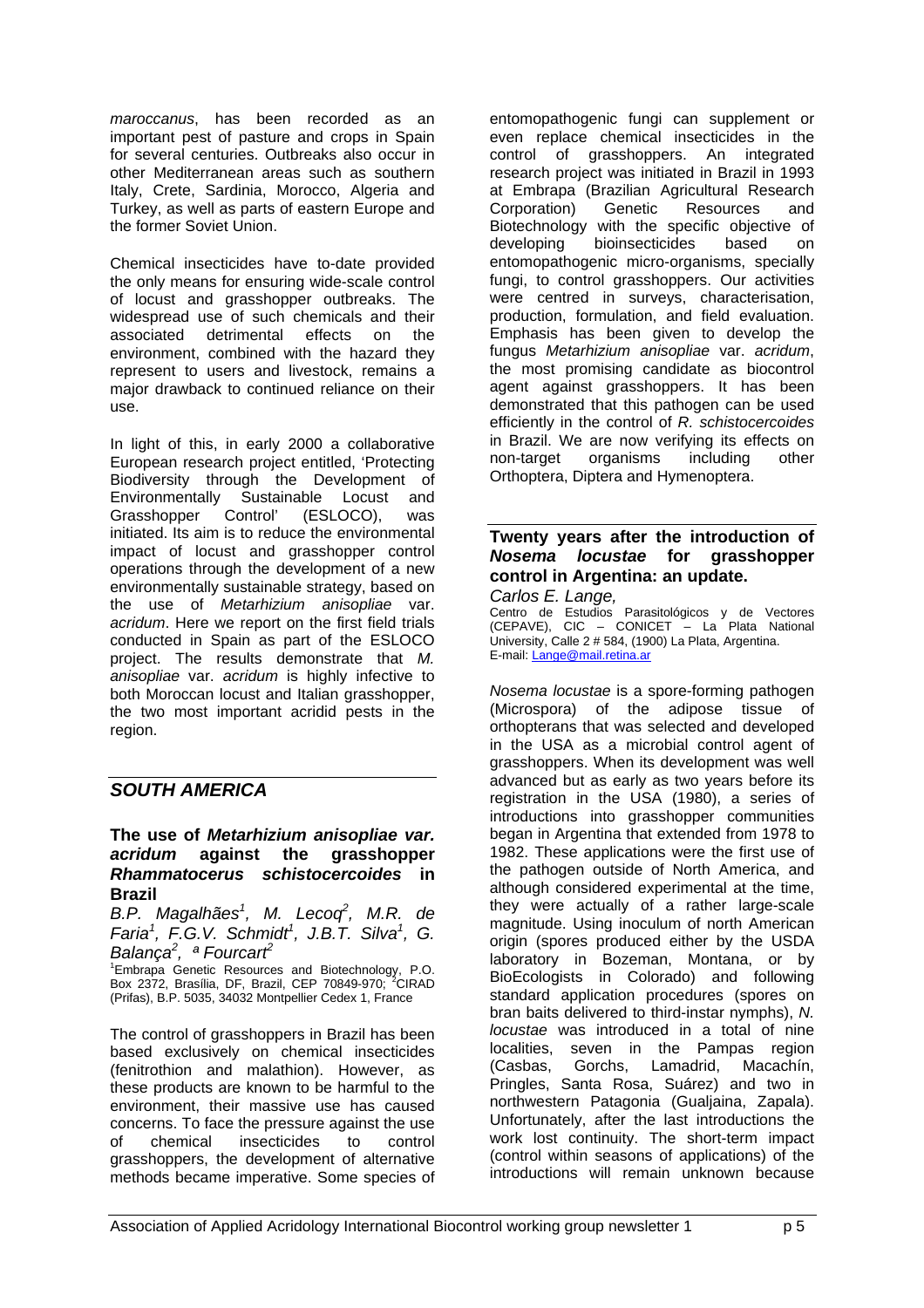reports were not produced and data on infectivity and density reductions are not available. Similarly, the long-term outcome of the introductions was unknown for years until the pathogen was re-found in 1991 parasitizing three species of grasshoppers. Since then, every single opportunity for monitoring the presence of *N. locustae* in grasshoppers of the country is used. Up to now, establishment of the agent was observed in two well-defined areas: Gualjaina in Patagonia, and an area in the western Pampas surrounding three of the application sites. Infections were diagnosed in 14 species of grasshoppers, while 30 others, including some known to be experimentally susceptible and some occurring in sites where infection is present, were never found to be infected. Ten out of the 14 species with infections were melanoplines (Acrididae: Melanoplinae), two were gomphocerines (Gomphocerinae), and two romaleids (Romaleidae), which agrees with host range observations obtained in North America. Maximum geographic dispersion of the pathogen recorded was 160 km. Prevalences registered were normally much higher than in areas where *N. locustae* is known to be native (North America, India, South Africa), and unusually high prevalences (epizootics) of up to 75 % were not uncommon.

Although at the time of the introductions, *N. locustae* was employed in an inundative manner, expecting some short-term effects, it became a typical example of the colonisation (introduction-establishment) approach of using entomopathogens. It is also an example of what has been termed neo-classical biological control, in which an exotic agent is used to control a native pest. The establishment, spread and possible effects of a new disease over large areas in not just one but many hosts of different susceptibilities is a subject of high complexity. Even more so when quantitative data on abundances of hosts prior to the introductions are not available and some scenarios are also greatly influenced by other forces, like habitat disruption. In this context, the case of *N. locustae* in Argentina poses more uncertainties than answers, and it is the subject of much speculation. However, some interesting points can be raised:

**1**, given the levels of occurrence of *N. locustae* and knowing the negative effects well documented on hosts, the pathogen must be somehow affecting grasshopper communities in Argentina:

**2**, In areas where *N. locustae* became established, problems with grasshoppers were never since reported again, and they were

recurrent and serious before the introductions. Similar areas in terms of climate, physiography, land uses, and composition of grasshopper communities, but with absence of *N. locustae* continue to suffer recurrent outbreaks;

**3**, No other microsporidium is known where *N. locustae* became established while establishment apparently did not occur where a native microsporidium, *Perezia dichroplusae,* is present;

**4**, Transmission being the key factor governing the epizootics of a pathogen, *N. locustae* appears to be operating in accordance to its efficient horizontal transmission, in contrast to the way *P. dichroplusae* does, which exhibits vertical transmission as its main mode of persistence.

The original concept for the use of *N. locustae* was "to augment natural control factors for the long-term suppression and maintenance of grasshopper densities". Later commercial development obscured this initial concept, and false expectations were assumed by most people, expecting rapid reductions of pest grasshoppers. Although out of it native land, *N. locustae* appears to be operating in Argentina very much in the way it was originally conceived. In this sense, it would be of much interest to monitor for the presence of *N. locustae* in areas of introductions that have been conducted in other countries, like Mali, Niger, Cape Verde and Australia.

## **Prospecting Yields Three New Microbial Control Agents of Acridids in Argentina.**

*Carlos E. Lange* Argentina, CEPAVE, lange@mail.retina.ar

The ongoing search for protozoan pathogens associated with grasshoppers and locusts in Argentina have recently yielded findings of three species of septate gregarines (Apicomplexa: Eugregarinida). They have been found in various species of melanoplines (Acrididae: Melanoplinae), and two of them appear to constitute previously unknown species. The characteristics of the other greatly agree with those reported for *Amoebogregarina nigra*, recently described by Kula and Clopton (1999; J. Parasitol., 85: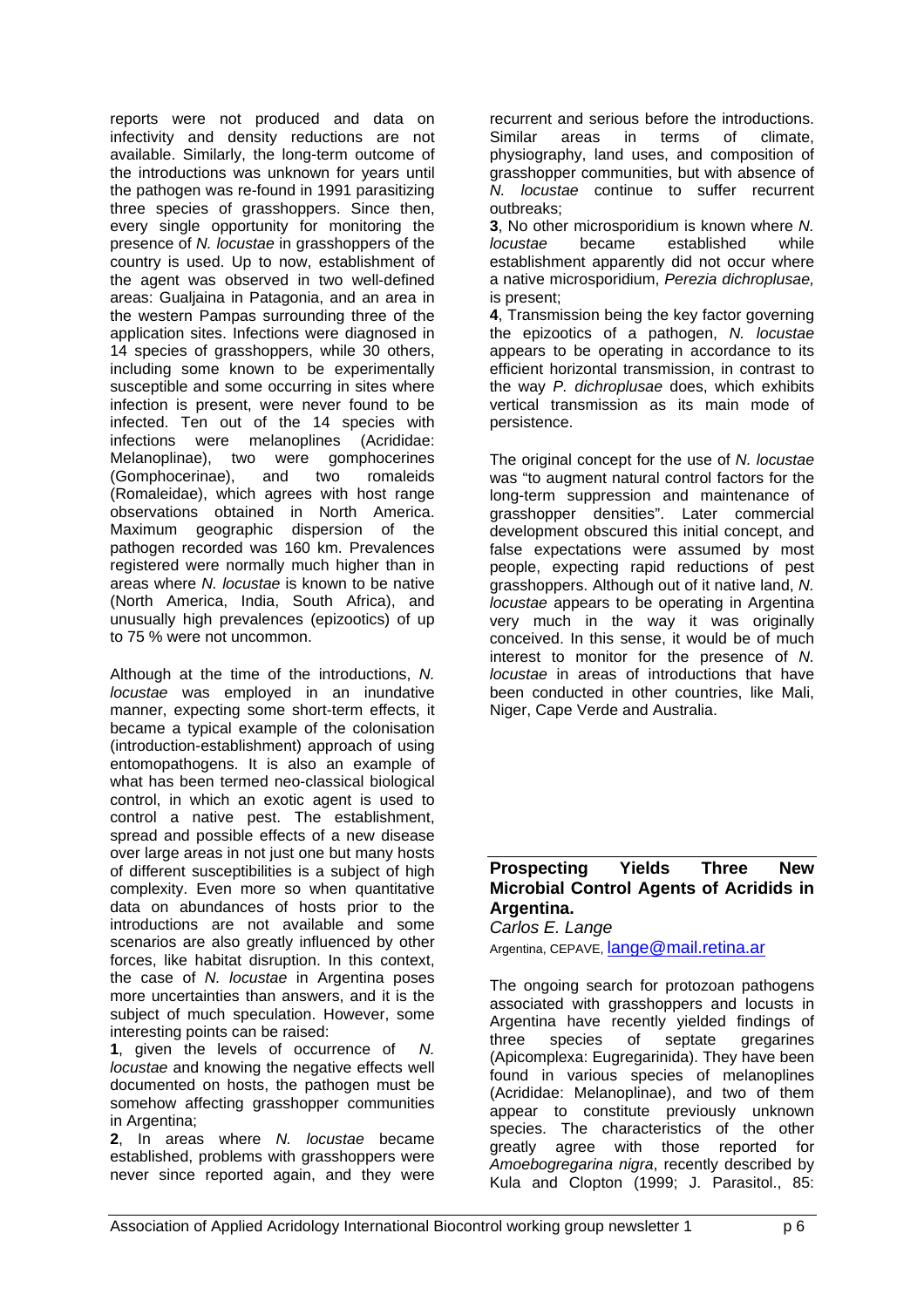321-325) from *Melanoplus differentialis* in Southwestern Nebraska. Although eugregarines are regarded more as commensals rather than true pathogens, these findings might be useful for undertaking studies on their eventual effects on hosts (Center for Parasitological Studies (CEPAVE, UNLP).

## **NORTH AMERICA**

#### **MEXICO**

**Advances in biological control of locusts and grasshoppers in México**<br>Ludivina Barrientos Lozano<sup>1</sup> Víctor M.

*Ludivina Barrientos Lozano<sup>1</sup> Hernández Velázquez<sup>2</sup> & Richard J. Milner<sup>3</sup> .*

<sup>1</sup> Instituto Tecnológico de Cd. Victoria. Blvd. Emilio Portes Gil No. 1301. Cd. Victoria, Tam. México. E-mail: ludivinab@terra.com.mx

2Centro Nacional de Referencia de Control Biológico SAGARPA-DGSV. Km 1.5 Carretera Tecomán-Estación FCC, Tecomán, Colima, 28130. México.

<sup>3</sup>CSIRO Entomology, GPO Box 1700, Canberra ACT 2601, Australia.

Biological control is not a new strategy in México, its history extends over more than 60 years. This technique has been implemented successfully to reduce populations of diverse pests below economic importance levels, including *Aleurocanthus woglumi* Ashby, *Eriosoma lanigerum* Hausm., *Anastrepha ludens* Loew and *Spodoptera frugiperda* Smith.

In 1993, laboratory and field studies were initiated to develop a biological control strategy for locusts and grasshoppers. Major activities of this programme include: local surveying for entomopathogenic fungi, laboratory screening of isolates to identify more virulent strains, improve massive production quality of virulent strains, formulation and field evaluation of entomopathogenic isolates.

The National Centre for Biological Control (Centro Nacional de Referencia de Control Biológico-CNRCB) has, in its entomopathogen collection, 35 isolates of *Metarhizium spp.* (*M. anisopliae*, *M.anisopliae var acridum* and *M. flavoviride*) obtained from the Central American locust (*Schistocerca piceifrons piceifrons* Walker) in the States of Colima, Michoacán, Chiapas and Revillagigedo Island in the Pacific Coast. The isolates MaPL39, MaPL35 and MaPL40 are amongst the most virulent with median lethal times (MLT) of 5.5, 5.3 and 5.0 days, respectively.

A comparative analysis on Random Amplified Polymorphic DNA patterns between two Mexican isolates of *Metarhizium*, MaPL40 and MaPL32, and the Australian isolate of *Metarhizium anisopliae var acridum* (FI985), showed that the Mexican isolates and the Australian isolate have similar DNA fingerprints and belong therefore to the same variety.

Mexican isolates have been formulated in mineral and vegetable oils. Citroline mineral oil (derived from petroleum) gave the highest viability of *M. anisopliae* conidia at 7 and 27°C, causing 100% mortality 7 days after application.

Comparative studies between the Mexican and the Australian isolates were carried out over a range of temperatures against the wingless grasshopper (*Phaulacridium vittatum* Sjostedt). Seventeen days after treatment MaPL32 gave satisfactory results, with >90% mortality at temperatures between 20 to 35°C, but results were poor at 15°C; MaPL40 results were satisfactory between 20 to 30°C with unsatisfactory performance at extreme temperatures of 15 and 35°C; the Australian isolate FI985 provided >90% mortality at 20 to 35°C and 50% mortality at 15°C. Later mortality was low, however, it was better than mortality provided for the isolate MaPL32 at 15°C which was only 20%. Mass production of isolates MaPL32 and MaPL40 is in progress to carry out more extensive field trials against the Central

#### **Treatment of bands of the Central American locust** *Schistocerca piceifrons* **with** *Metarhizium anisopliae* **in México**

American locust from October 2001 onwards.

*Ludivina Barrientos Lozano<sup>1</sup>Víctor M. Hernández Velázquez<sup>2</sup> & David M. Hunter<sup>3</sup> .*

<sup>1</sup> Instituto Tecnológico de Cd. Victoria. Blvd. Emilio Portes Gil No. 1301. Cd. Victoria, Tam. México. E-mail: ludivinab@terra.com.mx <sup>2</sup>Centro Nacional de Referencia de Control Biológico SAGARPA-DGSV. Km 1.5 Carretera Tecomán-Estación FCC, Tecomán, Colima, 28130.<br>México. <u>cnrcb@ucol.mx</u> <sup>3</sup>Australian Plague Locust Commission, AFFA, GPO Box 858, Canberra ACT 2601, Australia. david.hunter@affa.gov.au

During September 2000, about 40 bands of *Schistocerca piceifrons piceifrons* near Tizimin, Yucatan, were treated with Mexican isolates (MPL-40 and MPL-32) of *Metarhizium anisopliae* var *acridum.* To limit the invasion of untreated bands from the outside, a site was chosen near the edge of the infestation.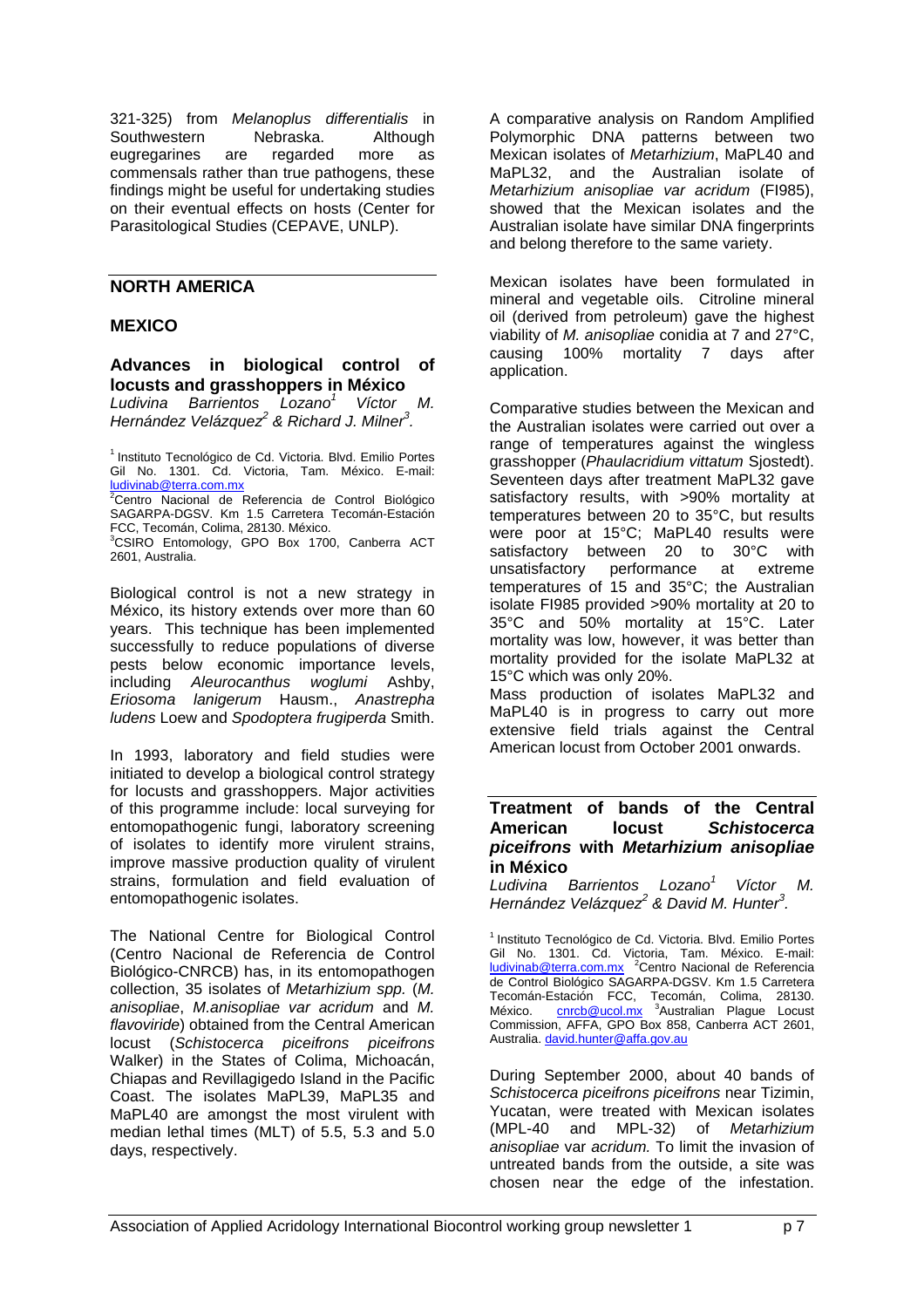Treatments were with knapsack sprayers at 50g *Metarhizium* in 1 litre of Citroline mineral oil/ha and after treatment, mortality was assessed by following the bands in the field. Weather was usually sunny in the morning with cloud and showers during most afternoons, with temperatures ranging from  $20-25^{\circ}$ C at night to  $32-35^{\circ}$ C during the day.

Before treatment and for a few days afterwards, most bands were large and dense, and for most of the morning were visible on the grass from a distance of tens of metres. While untreated bands remained dense and very visible for the duration of the experiment, treated bands began to break up by day 6. Treated bands that remained in the treated area began to decline 6 days after treatment with the decline reaching 86% by days 11-13 for bands treated with strain MPL-40 and >95% with bands treated with MPL-32. Bands that left the treated areas within 2-3 days of treatment had less opportunity to pick up *Metarhizium* from the vegetation declined by about 80% within 12 days of treatment.

The rapid decline beginning 6-9 days after treatment is similar to the rapid decline to a high final mortality obtained in Australia and Africa during hot weather. Both of the strains worked well, and future trials on a larger scale will facilitate the operational use of *Metarhizium* in México*.*

# *AUSTRALIA*

**Operational Use of** *Metarhizium anisopliae* **for Locust Control in Australia**

*David M. Hunter* Locust Commission, david.hunter@affa.gov.au

Between October 2000 and January 2001, over 23,000 ha of nymph bands of *Chortoicetes terminifera* were aerially treated with Green Guard®, a commercially produced ULV oil formulation of the FI-985 isolate of *Metarhizium anisopliae* var. *acridum*. During initial trials in late October, early to mid instar bands were aerially treated at very low to low doses (12-25 g in 500 ml oil/ha =  $0.5$ -1.0 x  $10^{12}$ conidia/ha). During the sunny, mild (maxima  $20-27^{\circ}C$ ) weather that followed, locust numbers rapidly declined in 8-12 days, with final mortality reaching >90%. Mortality was delayed slightly in drainage lines where vegetation was dense and with bands that invaded the treated area from the outside.

During November-January, bands were treated at 17 or 25 g/ha (0.7-1.0  $\times$  10<sup>12</sup> conidia/ha) as part of locust control operations. With nymphs treated in early November final mortality was >80%, but mortality took 2-3 weeks because days were hot and nights cool, providing only short periods of the warm temperatures that favour *Metarhizium* development. Between mid November and January, mortality was more rapid, with >90% of nymphs dying in 10-14 days. Nights were warm because weather was either hot or cloudy providing conditions ideal for *Metarhizium*. At 17g/ha  $(0.7 \times 10^{12} \text{ conidia/ha})$ . Green Guard @ costs \$US 4/ha, a price that is only slightly higher than most insecticides.

While the initial operational uses of Green Guard<sup>®</sup>, in environmentally sensitive areas and on properties producing organic beef, when word spread that this biological worked, other landholders asked for *Metarhizium* to be used. While some landholders preferred *Metarhizium* because of a general preference for avoiding chemicals whenever possible, others liked the management option of not having to consider withholding periods when sending livestock to market or harvesting crops.

During the coming year, Green Guard<sup>®</sup> will continue to be used as part of an integrated locust control program. During this program, fenitrothion will be the control agent of choice near crops with the slower acting but more persistent fipronil used as a barrier treatment in locust source areas in the interior. Green Guard<sup>®</sup> will be used in environmentally sensitive areas such as near water or where there are rare or endangered species, and on land holdings where withholding periods to market or organic status prevent chemical use. The aim will be to determine, under operational conditions, the control agent most appropriate for each situation.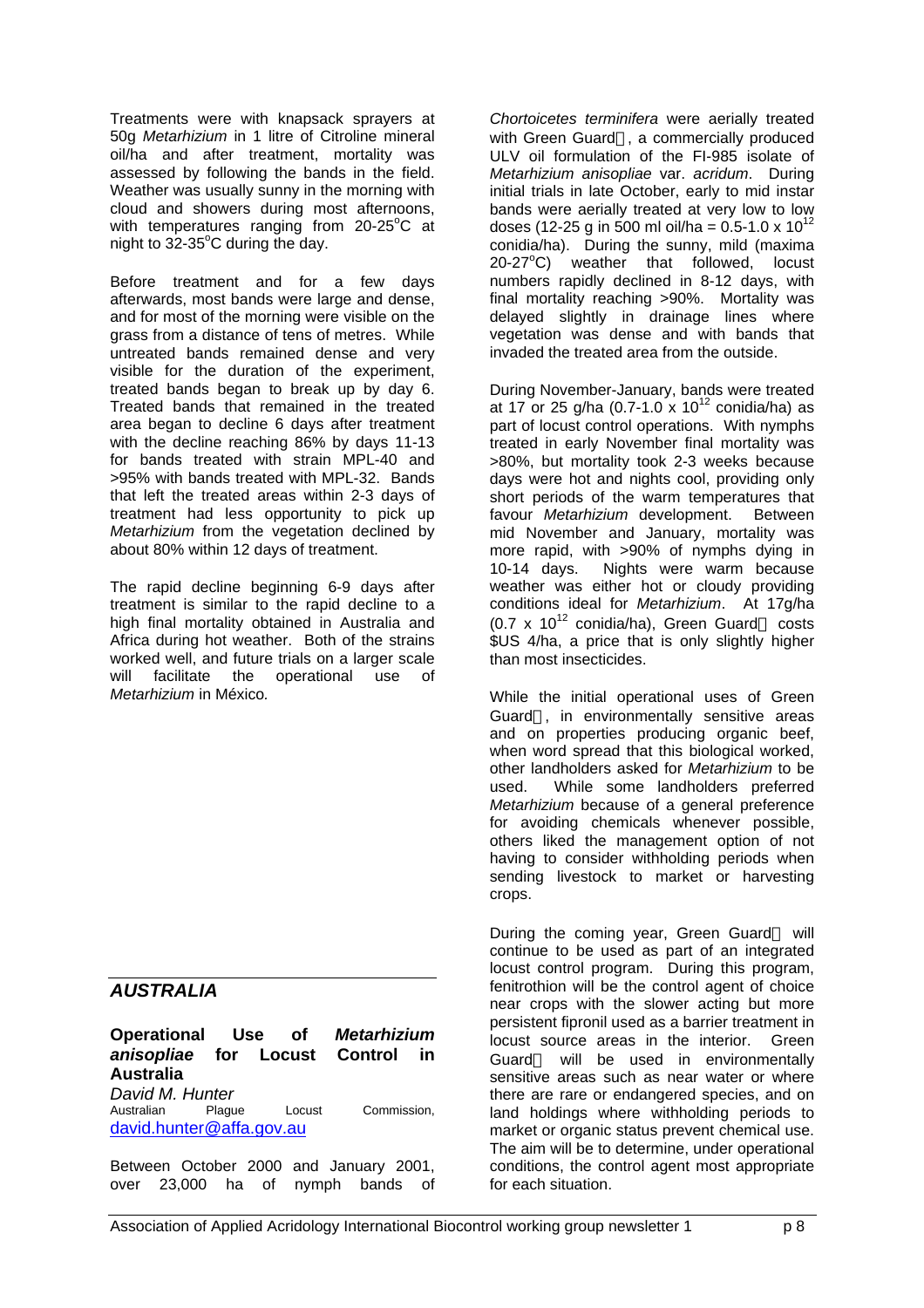#### *Beauveria bassiana* **– Studies on its potential for control of wingless grasshopper**

*R. Milner*

Australia, CSIRO Entomology, Richardm@ento.csiro.au

A major grasshopper pest in Australia is the wingless grasshopper, *Phaulacridium vittatum*. Outbreaks occur during periods of reduced parasitism following below average rainfall in the tableland areas of Tasmania, South Australia and Western Australia. Dense populations (50-100 or more/m2) can destroy large tracts of grazing land at times when forage is short and often invade high value crops such as grapes, vegetables, fruit and tree nurseries. The insect has an annual life cycle with overwintering eggs hatching in October, passing through 5 instars from October to late January/February when the adults fledge and lay eggs which diapause over winter. The main damage is done during the warmer months of December to March. Spraying chemical pesticides such as fenitrothion is effective in killing the grasshoppers present at the time of spraying but may give only short-term relief as the insects often re-invade within 1 to 2 weeks. Natural control from parasitism is important with wingless grasshopper and because of this, as well as concerns over residues and the re-invasion problem, farmers are usually reluctant to spray chemicals.

Trials with the biopesticide, Green Guard®, a product containing live conidia of *Metarhizium anisopliae* var. *acridum* (FI-985) which is now used for locust control in Australia, have given mixed results against wingless grasshopper. Control early in the season, when it is most beneficial, is often made difficult by prevailing temperatures often being too low for effective control with *Metarhizium*. Temperatures are often in the region of 10 $^{\circ}$ C at night and 20 $^{\circ}$ C during the day, well below the most effective temperatures for *Metarhizium* of 25-30°C. *Beauveria bassiana* is a significant natural mortality factor and is known to be effective at lower temperatures than those required by *Metarhizium.* Consequently a study has been initiated to assess the potential of this fungus for control of grasshoppers under cool conditions.

Initial screening bioassays showed that isolates originating from wingless grasshoppers were highly virulent, while

isolates from other hosts as well as the Mycotech Botaniguard isolate were less pathogenic. Isolates from wingless grasshopper were found to grow on agar plates over the range  $10-32^{\circ}$ C with an optimum around  $24^{\circ}$ C. Differences between isolates from wingless grasshopper were slight in terms of in vitro growth and virulence. A marginally more virulent isolate, FI-1437, was chosen for more detailed studies.

Comparisons between FI-1437 and FI-985 have shown that both strains are similar in virulence at  $20^{\circ}$ C, but at lower temperatures FI-1437 is substantially more effective (Table). Other bioassays using lower doses of FI-1437 have shown that it is very effective under alternating 10-20°C conditions and that there is no significant difference in the dose required and the time taken to kill between FI-1437 and FI-985. It is concluded that FI-1437 is a very promising control agent for wingless grasshopper and it is hoped to field test this isolate during the 2001/2002 season.

TABLE - Sporulation of wingless grasshoppers treated with either FI-1437 (*Beauveria bassiana*) or FI-985 (*M. anisopliae* var. *acridum*) at constant 10, 15 and  $20^{\circ}$ C.

| FI-1437 of B. bassiana  |                |                |                |  |
|-------------------------|----------------|----------------|----------------|--|
| Dose                    | $10^{\circ}$ C | $15^{\circ}$ C | $20^{\circ}$ C |  |
| Dose 1*                 | 89**           | 93             | 77             |  |
| Dose 2                  | 82.            | 87             | 77             |  |
| Dose 3                  | 32             | 46             | 56             |  |
| Dose 4                  | 0              | $\mathbf{3}$   | $\overline{7}$ |  |
| Control                 | 0              | 0              | 0              |  |
| FI-985 of M. anisopliae |                |                |                |  |
| Dose                    | $10^{\circ}$ C | $15^{\circ}$ C | $20^{\circ}$ C |  |
| Dose 1*                 | $0***$         | 50             | 79             |  |
| Dose 2                  | 0.             | 4              | 50             |  |
| Dose 3                  | 0.             | 0              | 0              |  |
| Dose 4                  | 0              | 0              | 0              |  |
| Control                 | 0              | 0              | 0              |  |

Doses for FI-985: dose  $1 = 4 \times 10^4$ , dose 2 = 4 x 10<sup>3</sup>, dose 3 = 4 x 10<sup>2</sup>, dose 4 = 4 x 10<sup>1</sup> conidia/insect.

Doses for FI-1437: dose  $1 = 2.8 \times 10^5$ , dose 2 – 2.8 x 10<sup>4</sup>, dose 3 = 2.8 x 10<sup>3</sup>, dose  $4 = 2.8 \times 10^2$  conidia/insect.

\*\* Number is percentage sporulation  $(n=30)$ .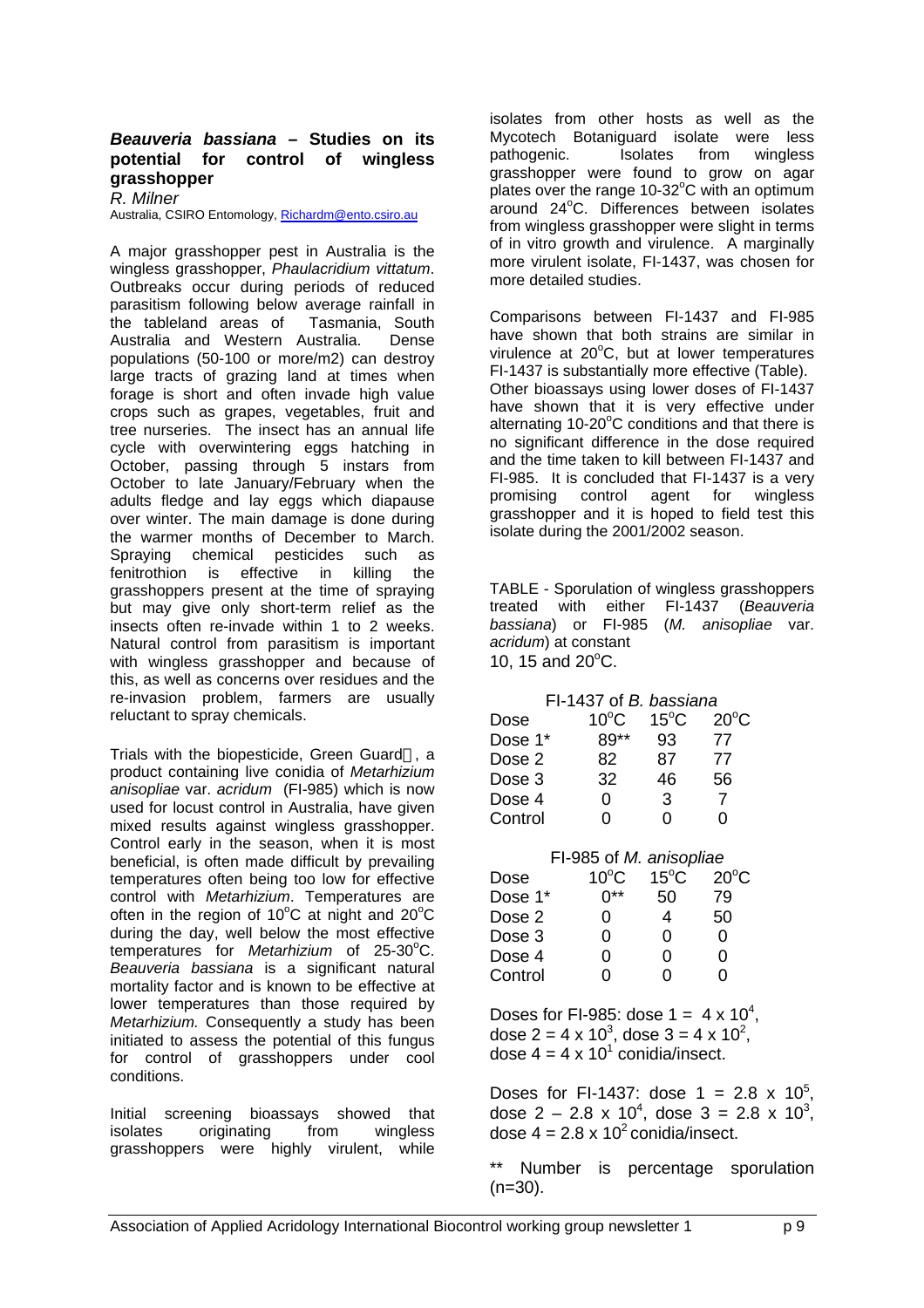## *General*

## **World-wide survey of regulations affecting biopesticides**

*Chris Lomer*

Royal Veterinary and Agricultural University (KVL), Institute for Ecology, Zoology Section, Thorvaldsensvej 40, 1871 Frederiksberg, Copenhagen, Denmark (Email: clo@kvl.dk)

Biological pesticides (biopesticides, microbial control agents, microbiological pest control agents) are regulated in different ways in different countries. The Organisation of Economic Co-operation and Development (OECD) has conducted a survey in developed countries, and the International Institute of Tropical Agriculture (IITA) is in the process of conducting a survey in developing countries.

While some countries have developed specific regulations covering biopesticides, many countries use the basic legislation developed for chemical pesticides. *Bacillus thuringiensis* has been registered in this way in many countries. The specific issues associated with the registration of natural living organisms are quite different from those affecting chemical pesticides; microbial pesticides are not likely to cause pollution or non-target effects, but they are capable of reproduction in the field. Through many years of experience, the organisms commonly used in microbial pesticides are known to be safe to man, but more research is needed to determine their environmental impact when used repeatedly on a large scale. This impact is not likely to be pronounced; we might expect to see a temporary replacement of the indigenous micro-flora with the biopesticidal strain and a reduction in susceptible insect populations. Nevertheless, more research should be carried out, probably in the context of monitoring of operational-scale applications.

In general, the first-time importation of nonindigenous microbial control agents must conform to the FAO Code of Conduct on the Importation of Biological Control Agents, or equivalent national or regional (EPPO) regulations. These regulations are normally focussed at the species level, and most microbial pesticides are based on microorganisms that are commonly isolated in all countries of the world, so in principle there should be no problem. However, authorities are tending to take a cautious line in agreeing to import exotic strains until more information is available on their potential environmental impact.

Microbial pesticides based on oil formulations of *Metarhizium anisopliae* var. *acridum* are currently being developed. Green Guard, an oil formulation of an Australian strain (FI-985) is registered provisionally for organic use in Australia, and Green Muscle, an oil formulation of a strain from Niger (IMI 330189) has provisional registration in South Africa and in CILSS (Sahelian) countries. Green Muscle appears also on the FAO list of approved products for locust control.

## *AFRICA*

#### **West Africa Regional Training Course on Biocontrol**

*Yene Belayneh*, Senior Technical Advisor, USAID/AFR/SD/CMR; ybelayneh@afrsd.org

*Jürgen Langewald*, LUBILOSA project leader, IITA, *i.langewald@cgiar.org* 

A USAID-AELGA and IITA/Benin-sponsored West Africa Regional Training course was successfully completed. USAID's Africa Emergency Locust/GrasshopperAssistance (AELGA) project and the International Institute of Tropical Agriculture (IITA) in Benin jointly launched a very successful regional training course on biological control of locusts and grasshoppers for Western Africa. The training was officially opened by the Acting Director for USAID/Benin.

The five-day intensive, technical course was conducted from 1-6 May at the IITA's Center, in Cotonou, Benin. The primary objectives of the training course were to:

- a) provide researchers and crop protection technicians with state-ofthe-art techniques for launching locusts and grasshoppers (l/g) biocontrol research, development and implementation initiatives,
- b) enhance the capacity of participants to effectively transfer skills and knowledge in l/g biocontrol techniques to extension agents, farmers, NGOs and other potential partners,
- c) encourage and promote national, regional and inter-regional initiatives and collaborations in l/g biocontrol strategies and implementation efforts, and
- d) equip the participants with the tools necessary to sensitise and educate